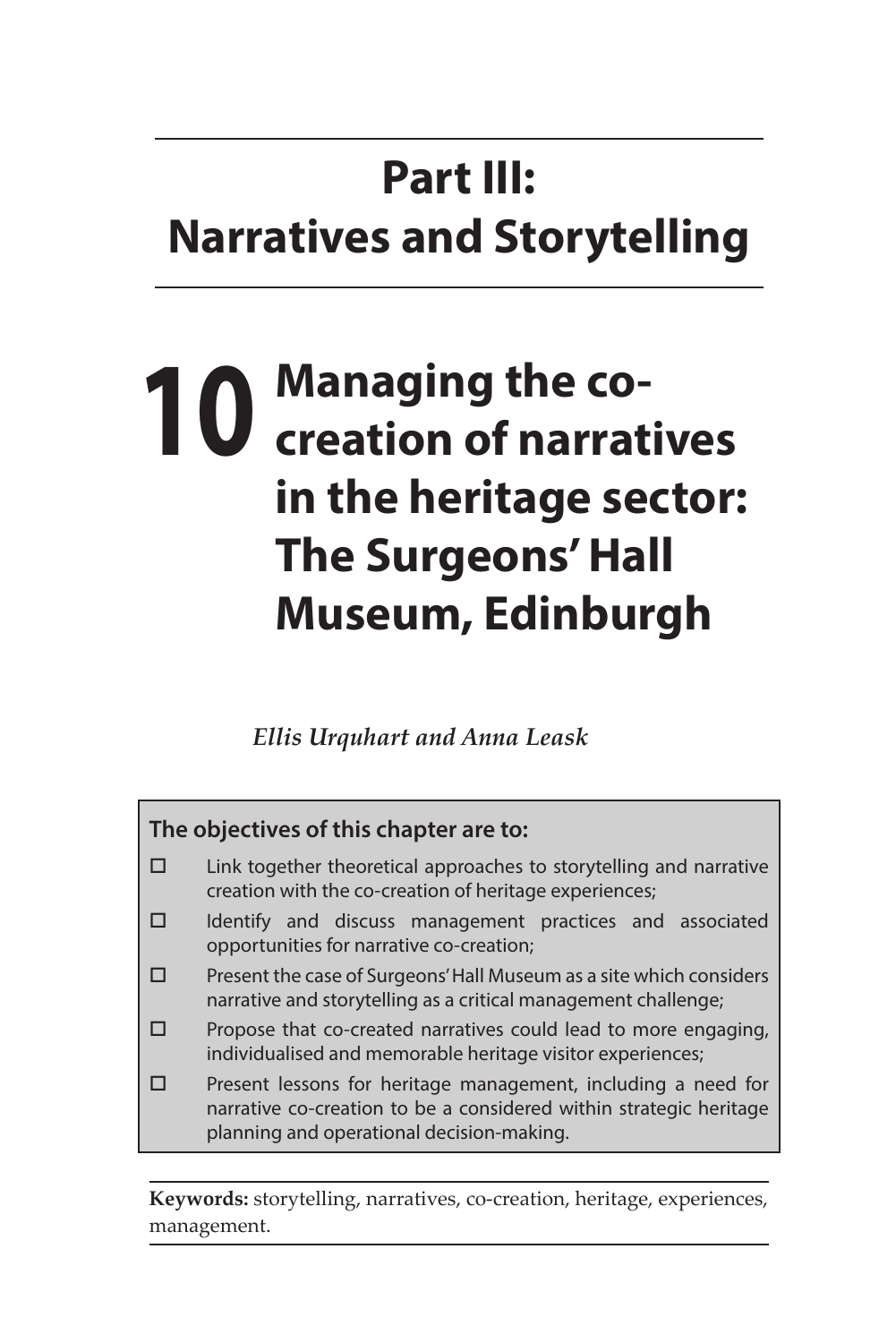#### **Introduction**

It is widely accepted in the academic literature that tourism and leisure are experientially driven industries (Tung & Ritchie, 2011). However, the role of the customer in the creation of memorable experiences has faced significant debate. From an experiential perspective, Frochot and Batat (2013) argued that the customer has become an economic actor who is actively involved in the consumption experience. Conversely, the business acts to facilitate and assist the customer in the production and achievement of their own experience. Increasingly in tourism, the concept of co-creation has proliferated in the experiential literature; however it has only recently been applied to the heritage sector. This is interesting, due to the unique nature of heritage tourism products, that often seek to establish a personal, emotive and symbolic connection with visitors (McIntosh, 1999). In addition, work in heritage management highlights the value of strong narratives in the creation of memorable visitor experiences (Magee & Gilmore, 2015; Moscardo, 2010). However, little research has explored how these can be co-created within the heritage experience, and subsequently how these can be fostered by heritage marketers and managers. The overall aim of this chapter is to reframe the academic understanding of heritage narratives within experience cocreation theory. Furthermore, the chapter aims to question how managers can encourage the co-creation of narratives in the heritage sector.

Following an evaluation of the existing literature in both narrative creation in heritage and experience co-creation, the chapter introduces the case of Surgeons' Hall Museum (SHM) in Edinburgh, UK. A brief background provides the necessary context before data is presented from an in-depth qualitative interview with a member of the interpretation team. The chapter concludes with the implications for managers with regards to managing the co-creation of narratives in the heritage sector.

### **Experience co-creation**

The concept of co-creation has become firmly embedded in business and management disciplines. Drawing on wider paradigm shifts in service marketing, co-creation argues that the service experience (and its subsequent value) is developed incrementally through dialogue, interaction and personalisation between several actors within the service setting. Thus, the customer becomes an active co-creator of their own experience rather than it being predetermined by the service provider (Prahalad & Ramaswamy, 2004; Vargo & Lusch, 2004). Increasingly, as the conceptual discussions surrounding co-creation have advanced, so have the questions over how it is managed. While the literature stresses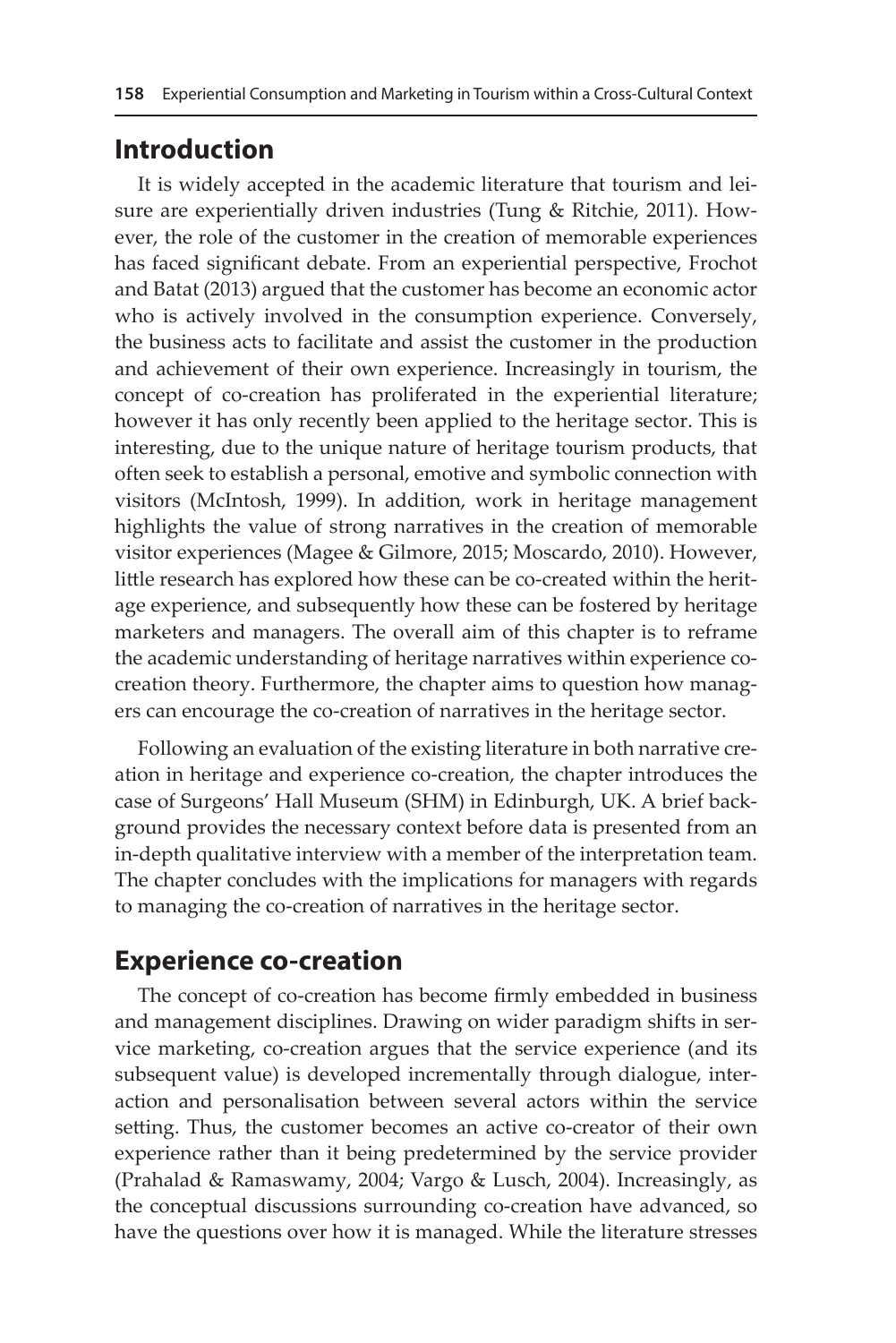the autonomy of customers in the co-creation of experience, a number of authors highlight the importance of management practices that can support this process (Jaakkola et al., 2015; Payne et al., 2008).

Increasingly, co-creation has been applied to experiential contexts such as tourism, hospitality and events. Early work by Binkhorst and Den Dekker (2009) suggested viewing tourism experiences from a network perspective. The authors argued that tourists sat at the heart of a complex network of various actors, each with various relationships and connections. Conversely, it is the co-creative opportunities, engagements and interactions that exist between each of the actors which can generate value in the tourism experience. Similarly, a number of scholars have argued that with increased co-creative opportunities comes greater visitor attention and memorability after the experience (Campos et al., 2016; Zatori et al., 2018). Finally, from a commercial perspective, there is an argument to suggest that the successful co-creation of tourism experiences leads to increased visitor satisfaction and increased loyalty (Mathis et al., 2016).

While the popularity of co-creation is evident throughout tourism research, its application to the heritage sector has been slower. This is interesting as the heritage sector, being driven to generate quality visitor experiences, is particularly well-placed to consider co-creation as a worthwhile management strategy. Minkiewicz, Evans and Bridson (2014) argued that heritage organisations face significant competition both from within the tourism industry and from associated leisure providers. As such, heritage sites are increasingly adopting innovative ways to attract and retain audience groups. The authors further identified active visitor involvement in heritage experiences as being a significant driver for co-creation. Thyne and Hede (2016), however did highlight the balance between visitor empowerment and management control as a challenge for heritage sites, due to the fragile nature of their core resources. As a means to provide co-creative opportunities without compromising the heritage resource, new innovative technologies have been suggested as a way to enhance content and diversify the presentation (Jung & Tom Dieck, 2017). While a number of the studies above question the tools that can be used in co-creation, few studies have linked these to the co-creation of narratives and storytelling – which can be seen as a critical part of the heritage product (Chronis, 2005).

## **Narrative creation and storytelling in heritage**

Storytelling has long played a significant part in consumer research and continues to interest researchers from a variety of disciplines. Adaval